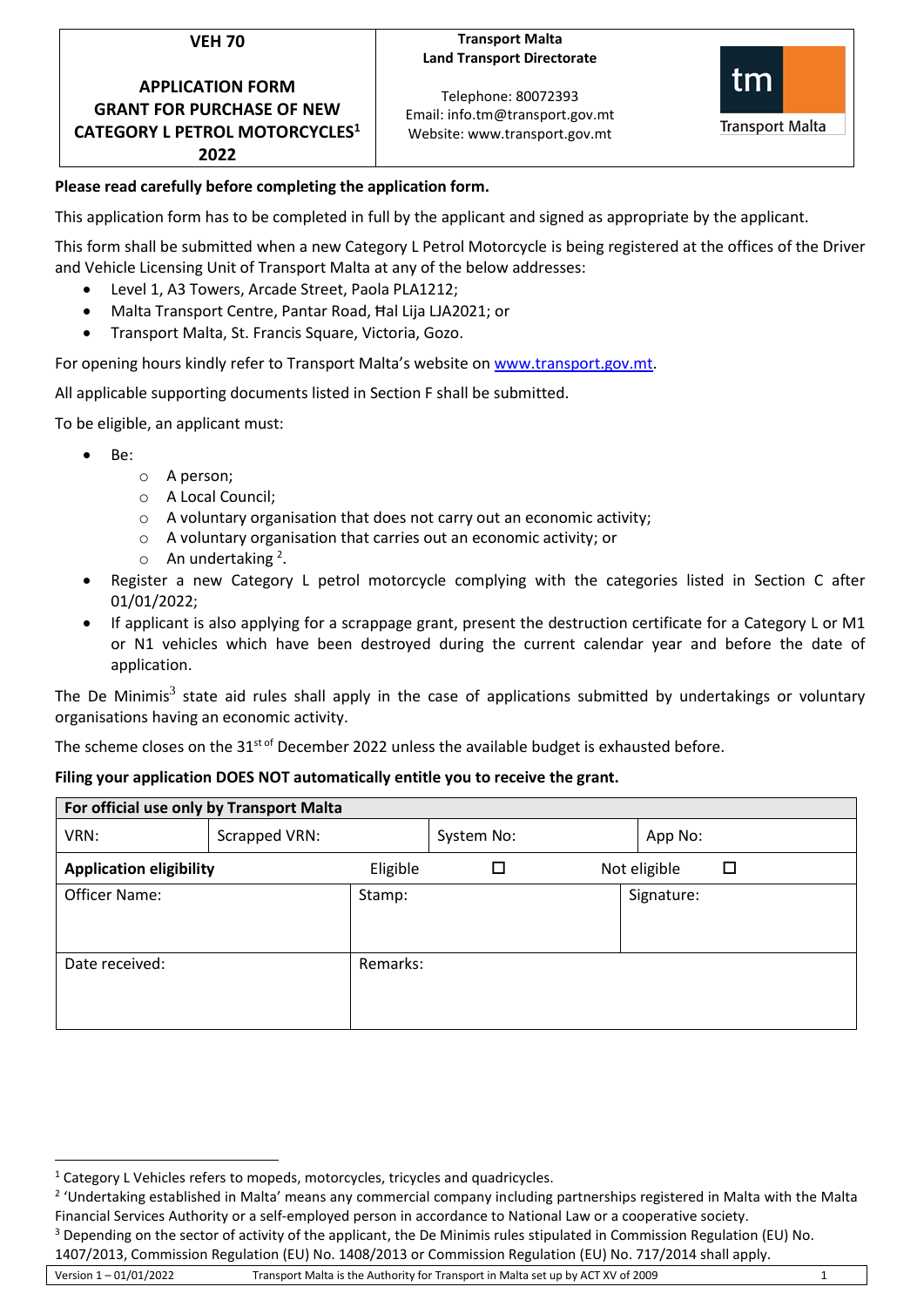# **Grant details**

**The total grant amount issued to applicants for any of these grants shall not exceed the purchase price of the new electric vehicle or pedelec.**

**Grant amounts to be paid for each Category L Petrol motorcycle purchased by any applicant, subject to eligibility criteria stipulated in this document**

|                | <b>Type of vehicle</b>                                               | <b>Vehicle Sub-Category</b> | <b>Grant amount</b> |
|----------------|----------------------------------------------------------------------|-----------------------------|---------------------|
|                | -Powered cycles;                                                     | $\bullet$ L1e-A             |                     |
| l 1            | -Two-wheel mopeds;                                                   | $\bullet$ L1e-B             |                     |
|                | -Three-wheel mopeds for passenger transport or for utility purposes; | $\bullet$ L <sub>2</sub> e  |                     |
|                | -Light quadricycles or quadri-mobiles.                               | $\bullet$ L6e               | €1,000              |
|                | -Low performance motorcycle;                                         | $\bullet$ L3e-A1            |                     |
| $\overline{2}$ | -Low-performance two-wheel motorcycle with side-car.                 | L4e-A1                      |                     |
|                | -Powered Tricycle with power not exceeding 15kW.                     | $\bullet$ L5e               |                     |
| 3              | -Medium performance motorcycle;                                      | L3e-A2                      | €750                |
|                | -Medium-performance two-wheel motorcycle with side-car.              | L4e-A2                      |                     |

**Grant amounts to be paid when a vehicle in scrapped in conjunction with any other grant for the purchase of a new Category L Petrol motorcycle.**

| <b>Category of Scrapped Vehicle</b>  | <b>Grant Amount</b> |
|--------------------------------------|---------------------|
| $ 1 $  L (Motorcycles)               | €500                |
| $\vert 2 \vert$ M1 (Car) or N1 (Van) | €1.000              |

**NOTE:** The total grant amount issued to applicants for any of these grants shall not exceed the purchase price of the new pedelec or Category L vehicle.

**NOTE2**: Deregistered vehicles which had benefitted from the provisions of S.L.65.24 shall not be eligible for this scrappage scheme.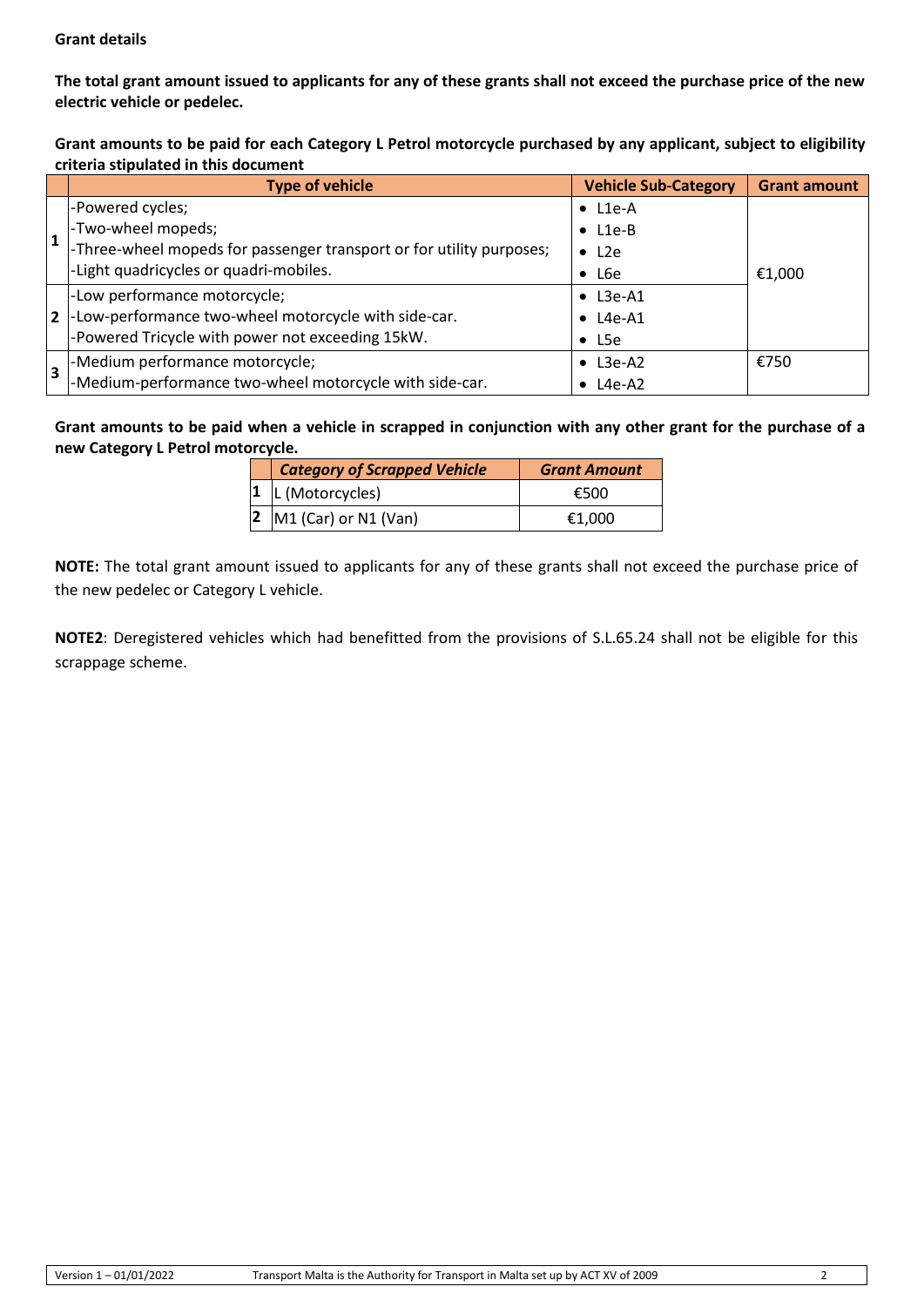## **SECTION A – Applicant's details**

*If application is submitted by a Local Council or an undertaking, or Voluntary Organisation established in Malta, enter the details of the Local Council, undertaking, or Voluntary Organisation, and of its authorised representative. If application is submitted by a natural person residing in Malta, enter the details of the applicant.*

| Name of Undertaking:        |  |
|-----------------------------|--|
| <b>Registration Number:</b> |  |

| Name and Surname                |  |
|---------------------------------|--|
| Identity card number:           |  |
| Address, including<br>postcode: |  |
| Mobile number:                  |  |
| Telephone number:               |  |
| Email Address:                  |  |

## **SECTION B – Bank Account Details for payment of grant**

| Bank Name:  |  |  |  |  |  |  |  |  |  |  |  |  |  |  |  |  |
|-------------|--|--|--|--|--|--|--|--|--|--|--|--|--|--|--|--|
| IBAN No.:   |  |  |  |  |  |  |  |  |  |  |  |  |  |  |  |  |
| Swift Code: |  |  |  |  |  |  |  |  |  |  |  |  |  |  |  |  |

## **SECTION C – Details of the Category L Petrol Motorcycle**

| Make:                |  |
|----------------------|--|
| Model:               |  |
| Registration number: |  |

Kindly indicate the Vehicle Type and Category, and its propulsion type in table below.

| <b>Vehicle Type &amp; Category</b>                                       | Petrol |
|--------------------------------------------------------------------------|--------|
| Powered cycles (L1e-A)                                                   |        |
| Two-wheel mopeds (L1e-B)                                                 |        |
| Three-wheel mopeds for passenger transport or for utility purposes (L2e) |        |
| Light quadricycles or quadri-mobiles (L6e)                               |        |
| Low-performance motorcycle (L3e-A1)                                      |        |
| Low-performance two-wheel motorcycle with side-car (L4e-A1)              |        |
| Powered Tricycle with power not exceeding 15kW (L5e)                     |        |
| Medium-performance motorcycle (L3e-A2)                                   |        |
| Medium-performance two-wheel motorcycle with side-car (L4e-A2)           |        |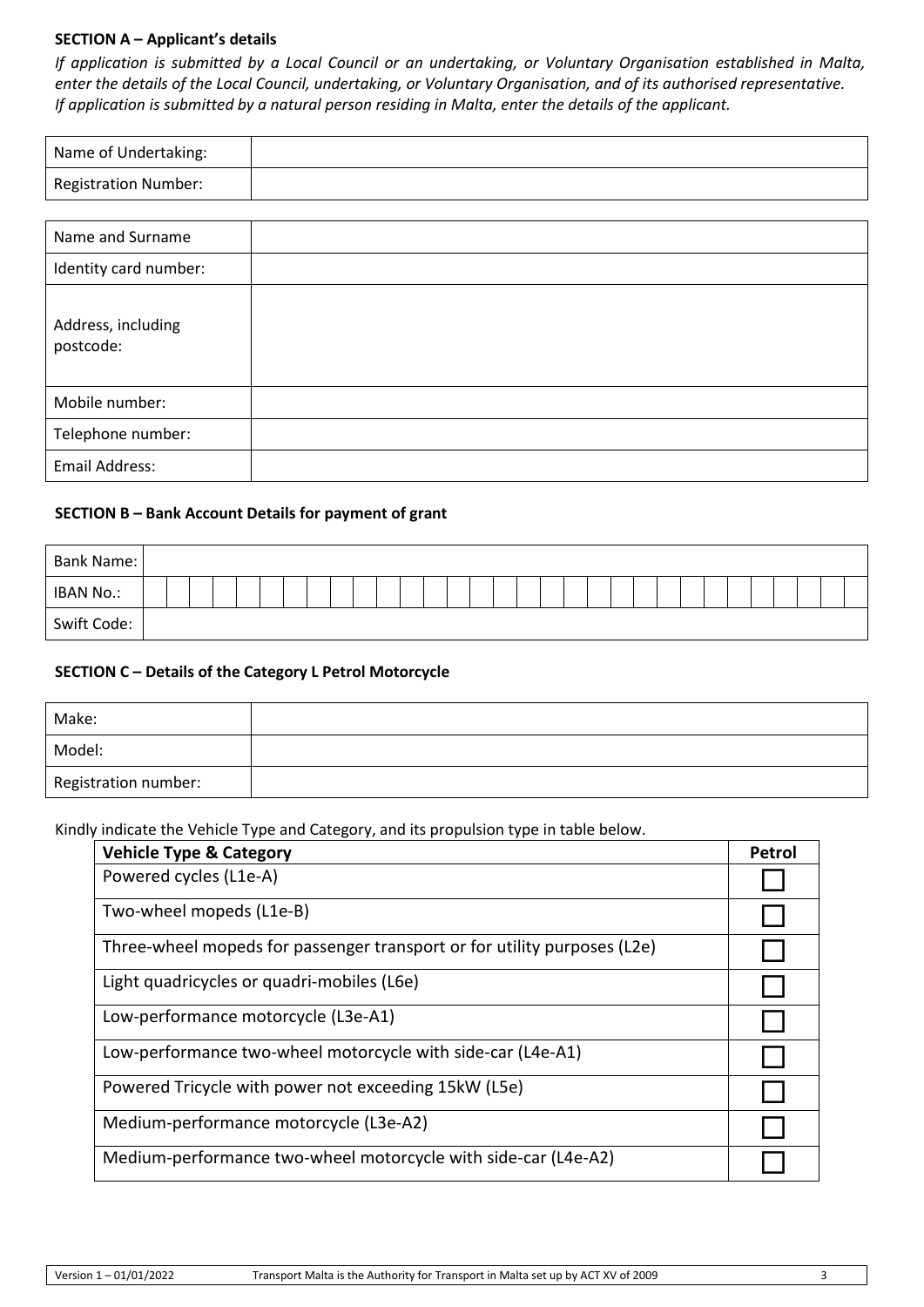| Make:                |                          |               |            |
|----------------------|--------------------------|---------------|------------|
| Model:               |                          |               |            |
| Category:            | $\vert \cdot \vert$ . If | $M1: \square$ | $N1: \Box$ |
| Registration number: |                          |               |            |
| System number:       |                          |               |            |
| Year of Manufacture: |                          |               |            |
| Date of Destruction: |                          |               |            |

**NOTE:** The scrapped vehicles MUST be registered on the applicant's name before the date of destruction.

## **SECTION E – Applicant declaration**

# *Where a fraudulent claim arises, Transport Malta may institute criminal proceedings against those responsible. In the event of an incorrect payment of a claim, Transport Malta reserves the right to recover funds paid in error.*

I hereby declare that the vehicle, the details of which appear under Section C hereof is registered on my behalf or on the Local Council, undertaking or voluntary organisation that I represent.

I understand and accept that if I transfer the Category L Petrol Motorcycle to third parties before the expiry of a thirty-six-month period from date of first registration, I shall have to refund the grant in whole to the Authority.

I hereby also declare that the statements made, and information given in this application, are true and correct. I understand that giving false or misleading information in connection with this application is a serious offence.

| Full Name (in capital letters): |  |
|---------------------------------|--|
| Signature:                      |  |
| Date:                           |  |

## **SECTION F – Supporting documents to present with application**

Documents and forms required to register the new Category L Petrol Motorcycle (if already registered, a copy of the registration certificate).

In the case of applications for Scrappage Scheme:

- Destruction Certificate of a Category L, M1, or N1 vehicle registered on the name of the applicant; and
- The Registration Certificate (Logbook) of the scrapped vehicle.

In the case of applications from undertakings or voluntary organisations having an economic activity, State Aid Declaration form VEH 71